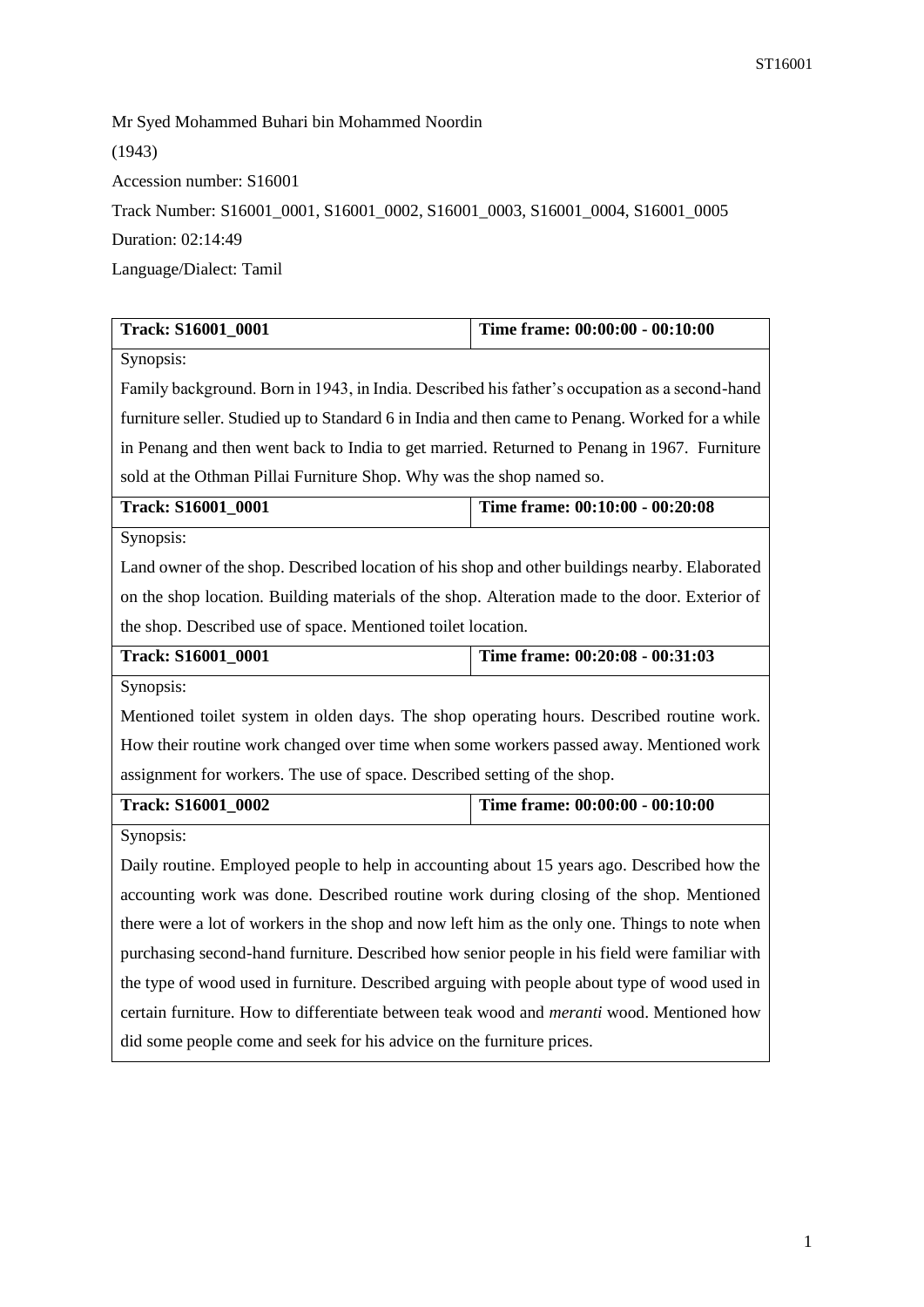| Track: S16001_0002                                                                               | Time frame: 00:10:00 - 00:20:05 |  |
|--------------------------------------------------------------------------------------------------|---------------------------------|--|
| Synopsis:                                                                                        |                                 |  |
| Described being cheated once by a customer who sold him plywood furniture that he                |                                 |  |
| mistakenly thought was teak. Why was teak wood similar to plywood. Plywood had become            |                                 |  |
| popular in the 1980s. How he avoided being cheated again. How did people cheat. Peak hour        |                                 |  |
| of the shop in olden days. Transportation used for furniture delivery in the past. How people's  |                                 |  |
| impression on the function of trishaw changed over time. Mentioned furniture business was        |                                 |  |
| not a daily business. Described his work when there was no business. Mentioned changes in        |                                 |  |
| the way of collecting furniture.                                                                 |                                 |  |
| Track: S16001_0003                                                                               | Time frame: 00:00:00 - 00:09:58 |  |
| Synopsis:                                                                                        |                                 |  |
| Furniture that was sold at the shop in the past. Differences in furniture sold in olden days and |                                 |  |
| today. Types of wood used in furniture making. Described in details about black wood chair,      |                                 |  |
| including its setting in the house.                                                              |                                 |  |
| Track: S16001_0003                                                                               | Time frame: 00:09:58 - 00:20:09 |  |
| Synopsis:                                                                                        |                                 |  |
| Described differences between male cupboard and female cupboard which were bought for            |                                 |  |
| wedding in the past. Mentioned there was a customer who purchased cupboard and asked not         |                                 |  |
|                                                                                                  |                                 |  |
| to wipe off the dust. Wood material for male and female cupboards. Described how he made         |                                 |  |
| decision in buying or not buying a piece of furniture. Mentioned insects usually found in        |                                 |  |
| furniture. How he worked with the brokers. Mentioned flower handcrafted furniture had            |                                 |  |
| become expensive now. Changes in the furniture making method. Transportation used in             |                                 |  |
| furniture delivery.                                                                              |                                 |  |
| Track: S16001_0003                                                                               | Time frame: 00:20:09 - 00:31:03 |  |
| Synopsis:                                                                                        |                                 |  |
| Working procedures when furniture was sent to his shop. Described working relationship with      |                                 |  |
| the person who pulled handcart. How wages to the handcart man were calculated. Differences       |                                 |  |

Mentioned time taken to repair furniture. Locations of shops for materials or tools purchasing.